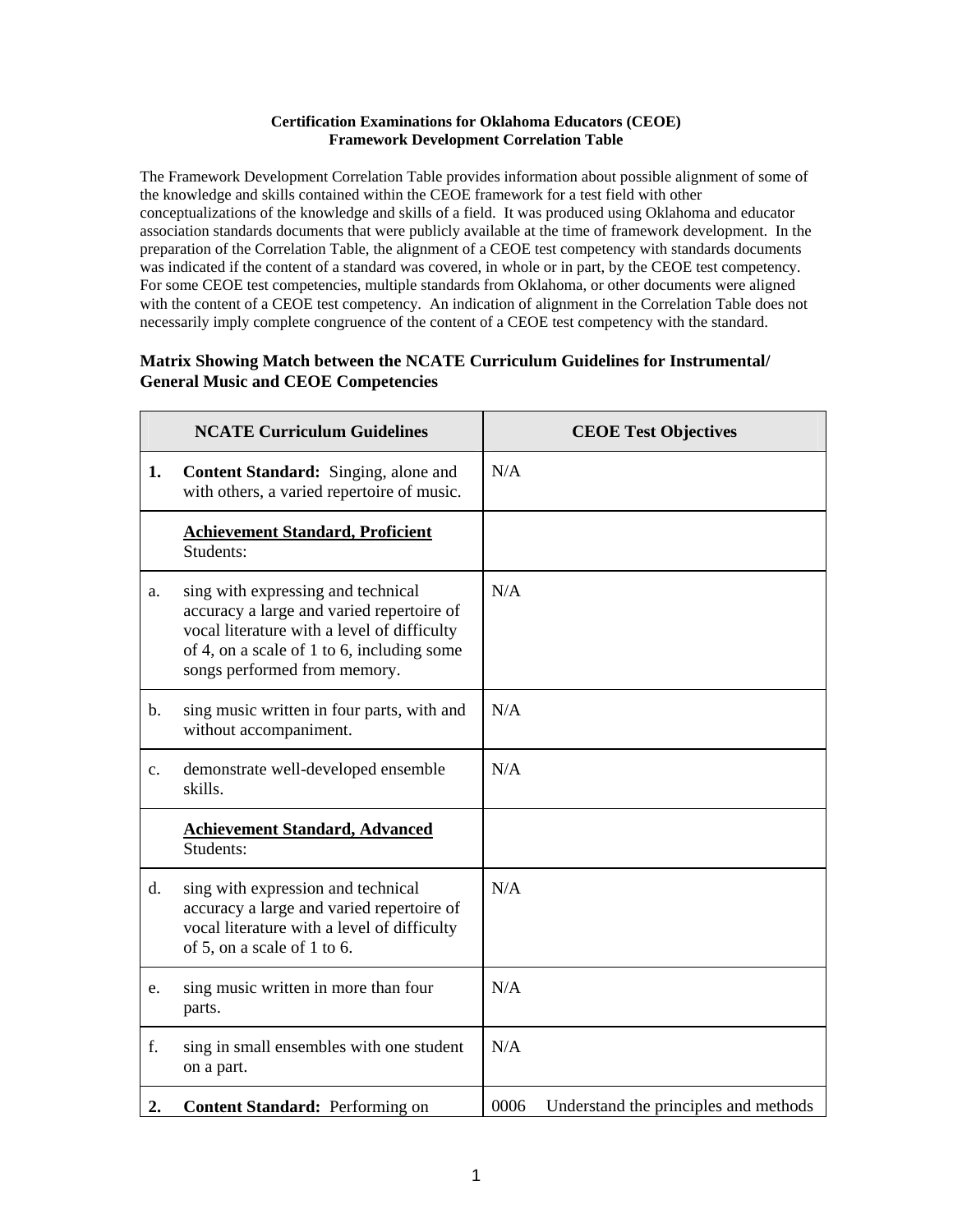|    | <b>NCATE Curriculum Guidelines</b>                                                                                            |      | <b>CEOE Test Objectives</b>                                                 |
|----|-------------------------------------------------------------------------------------------------------------------------------|------|-----------------------------------------------------------------------------|
|    | instruments, alone and with others, a                                                                                         |      | of sound production.                                                        |
|    | varied repertoire of music.                                                                                                   | 0007 | Understand string and keyboard<br>instruments.                              |
|    |                                                                                                                               | 0008 | Understand wind and percussion<br>instruments.                              |
|    |                                                                                                                               | 0009 | Understand band, orchestra, and small<br>instrumental ensemble performance. |
|    | <b>Achievement Standard, Proficient</b><br>Students:                                                                          |      |                                                                             |
| a. | perform with expression and technical<br>accuracy a large and varied repertoire of<br>instrumental literature with a level of | 0006 | Understand the principles and methods<br>of sound production.               |
|    | difficulty of 4, on a scale of 1 to 6.                                                                                        | 0007 | Understand string and keyboard<br>instruments.                              |
|    |                                                                                                                               | 0008 | Understand wind and percussion<br>instruments.                              |
|    |                                                                                                                               | 0009 | Understand band, orchestra, and small<br>instrumental ensemble performance. |
| b. | perform an appropriate part in an<br>ensemble, demonstrating well-developed<br>ensemble skills.                               | 0006 | Understand the principles and methods<br>of sound production.               |
|    |                                                                                                                               | 0007 | Understand string and keyboard<br>instruments.                              |
|    |                                                                                                                               | 0008 | Understand wind and percussion<br>instruments.                              |
|    |                                                                                                                               | 0009 | Understand band, orchestra, and small<br>instrumental ensemble performance. |
| c. | perform in small ensembles with one<br>student on a part.                                                                     | 0006 | Understand the principles and methods<br>of sound production.               |
|    |                                                                                                                               | 0007 | Understand string and keyboard<br>instruments.                              |
|    |                                                                                                                               | 0008 | Understand wind and percussion<br>instruments.                              |
|    |                                                                                                                               | 0009 | Understand band, orchestra, and small                                       |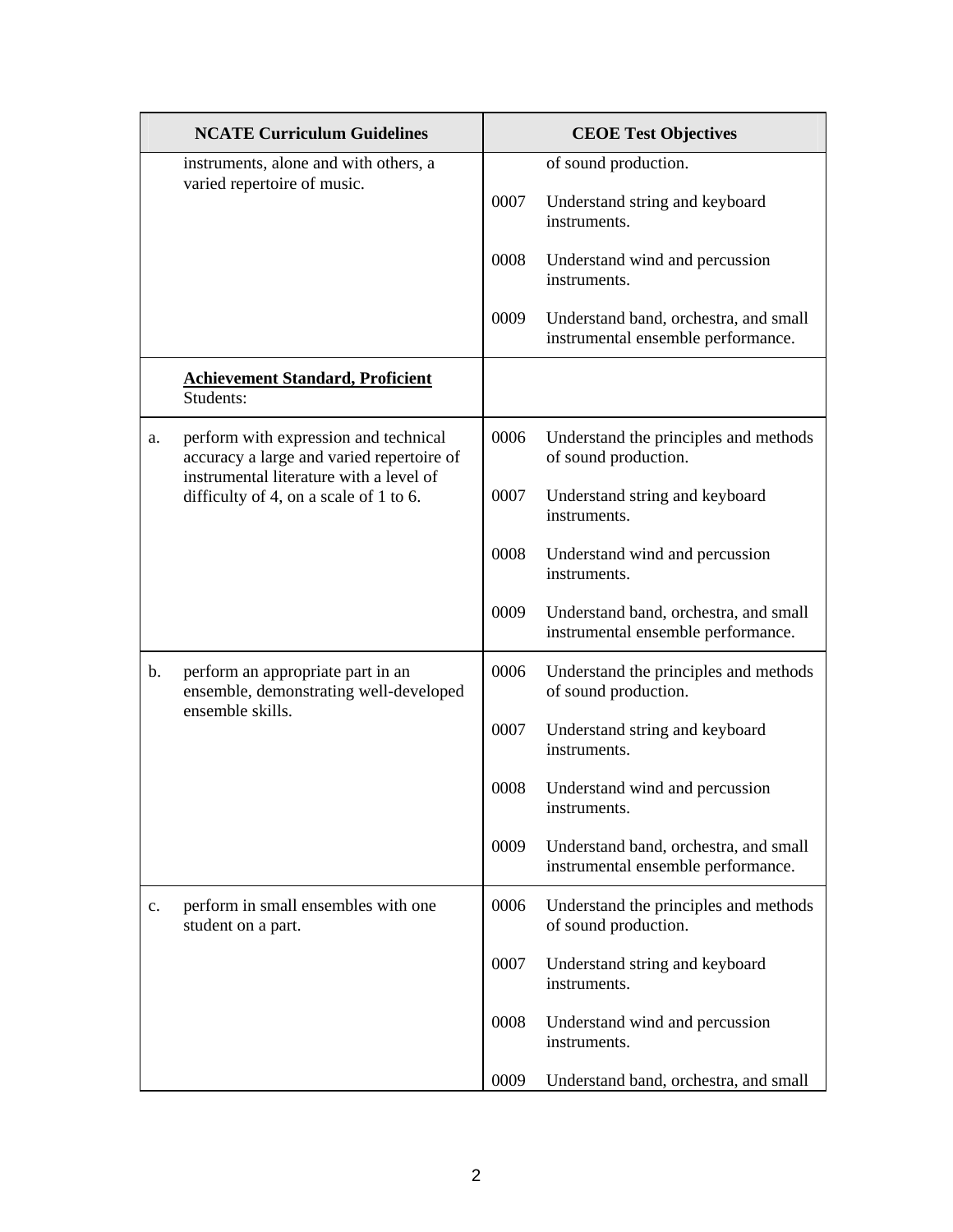|    | <b>NCATE Curriculum Guidelines</b>                                                 | <b>CEOE Test Objectives</b> |                                                                             |
|----|------------------------------------------------------------------------------------|-----------------------------|-----------------------------------------------------------------------------|
|    |                                                                                    |                             | instrumental ensemble performance.                                          |
|    | <b>Achievement Standard, Advanced</b><br>Students:                                 |                             |                                                                             |
| d. | perform with expression and technical<br>accuracy a large and varied repertoire of | 0006                        | Understand the principles and methods<br>of sound production.               |
|    | instrumental literature with a level of<br>difficulty of 5, on a scale of 1 to 6.  | 0007                        | Understand string and keyboard<br>instruments.                              |
|    |                                                                                    | 0008                        | Understand wind and percussion<br>instruments.                              |
|    |                                                                                    | 0009                        | Understand band, orchestra, and small<br>instrumental ensemble performance. |
| 3. | <b>Content Standard: Improvising</b><br>melodies, variations, and                  | 0002                        | Understand the elements of melody.                                          |
|    | accompaniments.                                                                    | 0003                        | Understand chordal structure and<br>harmonic function.                      |
|    |                                                                                    | 0008                        | Understand wind and percussion<br>instruments.                              |
|    | <b>Achievement Standard, Proficient</b><br>Students:                               |                             |                                                                             |
| a. | improvise stylistically appropriate<br>harmonizing parts.                          | 0002                        | Understand the elements of melody.                                          |
|    |                                                                                    | 0003                        | Understand chordal structure and<br>harmonic function.                      |
|    |                                                                                    | 0008                        | Understand wind and percussion<br>instruments.                              |
| b. | improvise rhythmic and melodic<br>variations on given pentatonic melodies          | 0002                        | Understand the elements of melody.                                          |
|    | and melodies in major and minor keys.                                              | 0003                        | Understand chordal structure and<br>harmonic function.                      |
|    |                                                                                    | 0008                        | Understand wind and percussion<br>instruments.                              |
| c. | improvise original melodies over given                                             | 0002                        | Understand the elements of melody.                                          |
|    | chord progressions, each in a consistent<br>style, meter, and tonality.            | 0003                        | Understand chordal structure and<br>harmonic function.                      |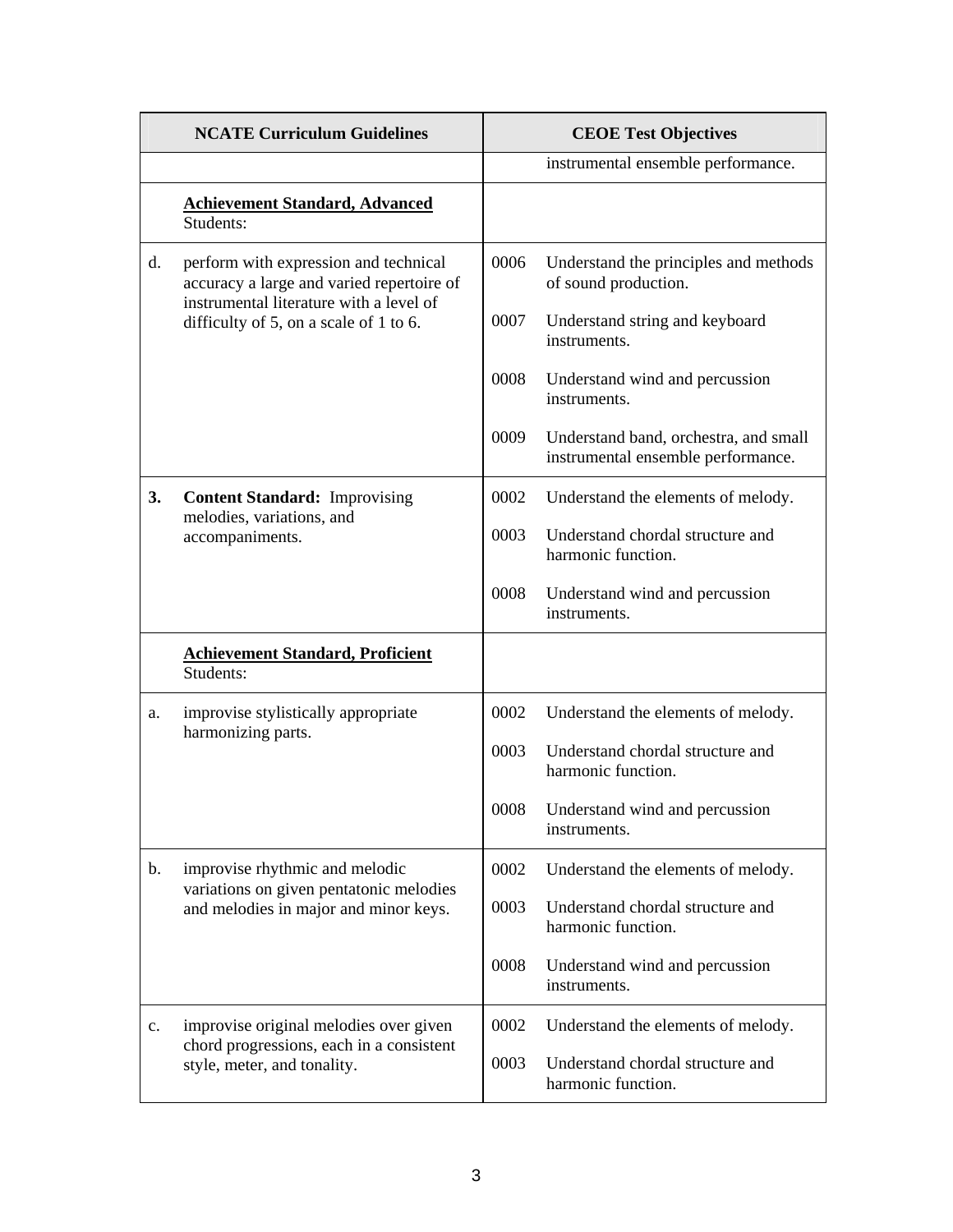|    | <b>NCATE Curriculum Guidelines</b>                                                                                                 |      | <b>CEOE Test Objectives</b>                                                      |
|----|------------------------------------------------------------------------------------------------------------------------------------|------|----------------------------------------------------------------------------------|
|    |                                                                                                                                    | 0008 | Understand wind and percussion<br>instruments.                                   |
|    | <b>Achievement Standard, Advanced</b><br>Students:                                                                                 |      |                                                                                  |
| d. | improvise stylistically appropriate<br>harmonizing parts in a variety of styles.                                                   | 0002 | Understand the elements of melody.                                               |
|    |                                                                                                                                    | 0003 | Understand chordal structure and<br>harmonic function.                           |
|    |                                                                                                                                    | 0008 | Understand wind and percussion<br>instruments.                                   |
| e. | improvise original melodies in a variety                                                                                           | 0002 | Understand the elements of melody.                                               |
|    | of styles, over given chord progressions,<br>each in a consistent style, meter, and<br>tonality.                                   | 0003 | Understand chordal structure and<br>harmonic function.                           |
|    |                                                                                                                                    | 0008 | Understand wind and percussion<br>instruments.                                   |
| 4. | <b>Content Standard:</b> Composing and<br>arranging music within specified<br>guidelines.                                          | 0004 | Understand compositional forms and<br>techniques used in musical<br>composition. |
|    |                                                                                                                                    | 0005 | Understand how to evaluate musical<br>works.                                     |
|    | <b>Achievement Standard, Proficient</b><br>Students:                                                                               |      |                                                                                  |
| a. | compose music in several distinct styles,<br>demonstrating creativity in using the<br>elements of music for expressive effect.     | 0004 | Understand compositional forms and<br>techniques used in musical<br>composition. |
|    |                                                                                                                                    | 0005 | Understand how to evaluate musical<br>works.                                     |
| b. | arrange pieces for voices or instruments<br>other than those for which the pieces were<br>written in ways that preserve or enhance | 0004 | Understand compositional forms and<br>techniques used in musical<br>composition. |
|    | the expressive effect of the music.                                                                                                | 0005 | Understand how to evaluate musical<br>works.                                     |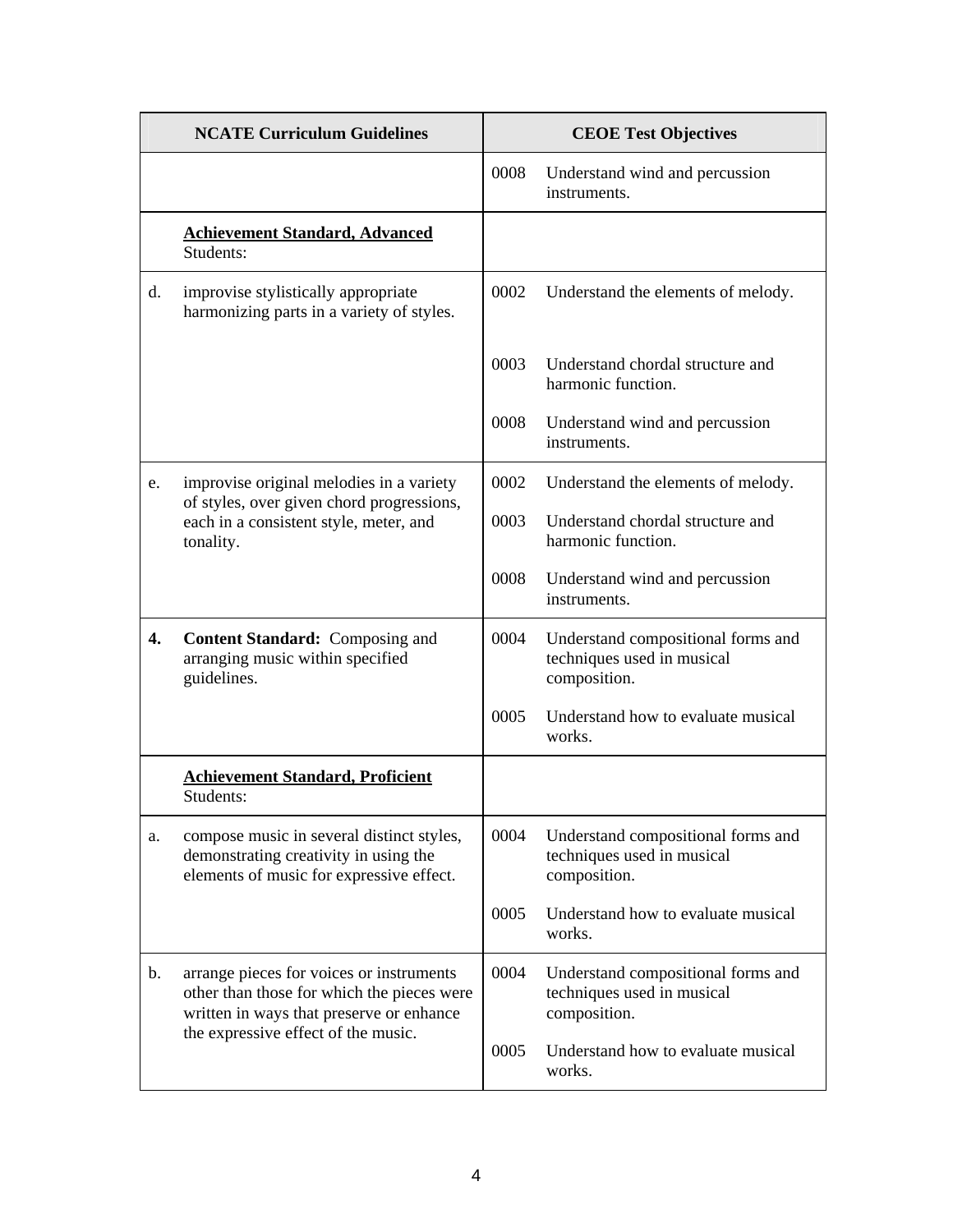|    | <b>NCATE Curriculum Guidelines</b>                                                                                                                                                   |              | <b>CEOE Test Objectives</b>                                                                                                      |
|----|--------------------------------------------------------------------------------------------------------------------------------------------------------------------------------------|--------------|----------------------------------------------------------------------------------------------------------------------------------|
| c. | compose and arrange music for voices<br>and various acoustic and electronic<br>instruments, demonstrating knowledge of<br>the ranges and traditional usages of the<br>sound sources. | 0004<br>0005 | Understand compositional forms and<br>techniques used in musical<br>composition.<br>Understand how to evaluate musical<br>works. |
|    | <b>Achievement Standard, Advanced</b><br>Students:                                                                                                                                   |              |                                                                                                                                  |
| d. | compose music, demonstrating<br>imagination and technical skill in<br>applying the principles of composition.                                                                        | 0004         | Understand compositional forms and<br>techniques used in musical<br>composition.                                                 |
|    |                                                                                                                                                                                      | 0005         | Understand how to evaluate musical<br>works.                                                                                     |
| 5. | <b>Content Standard:</b> Reading and<br>notating music.                                                                                                                              | 0001         | Understand musical notation and<br>related concepts.                                                                             |
|    |                                                                                                                                                                                      | 0002         | Understand the elements of melody.                                                                                               |
|    |                                                                                                                                                                                      | 0003         | Understand chordal structure and<br>harmonic function.                                                                           |
|    | <b>Achievement Standard, Proficient</b><br>Students:                                                                                                                                 |              |                                                                                                                                  |
| a. | demonstrate the ability to read an<br>instrumental or vocal score of up to four                                                                                                      | 0001         | Understand musical notation and<br>related concepts.                                                                             |
|    | staves by describing how the elements of<br>music are used.                                                                                                                          | 0002         | Understand the elements of melody.                                                                                               |
|    |                                                                                                                                                                                      | 0003         | Understand chordal structure and<br>harmonic function.                                                                           |
| b. | Students who participate in a choral or<br>instrumental ensemble or class must be                                                                                                    | 0001         | Understand musical notation and<br>related concepts.                                                                             |
|    | able to sight read, accurately and<br>expressively, music with a level of<br>difficulty of 3, on a scale of 1 to 6.                                                                  | 0002         | Understand the elements of melody.                                                                                               |
|    |                                                                                                                                                                                      | 0003         | Understand chordal structure and<br>harmonic function.                                                                           |
|    | <b>Achievement Standard, Advanced</b><br>Students:                                                                                                                                   |              |                                                                                                                                  |
| c. | demonstrate the ability to read a full                                                                                                                                               | 0001         | Understand musical notation and                                                                                                  |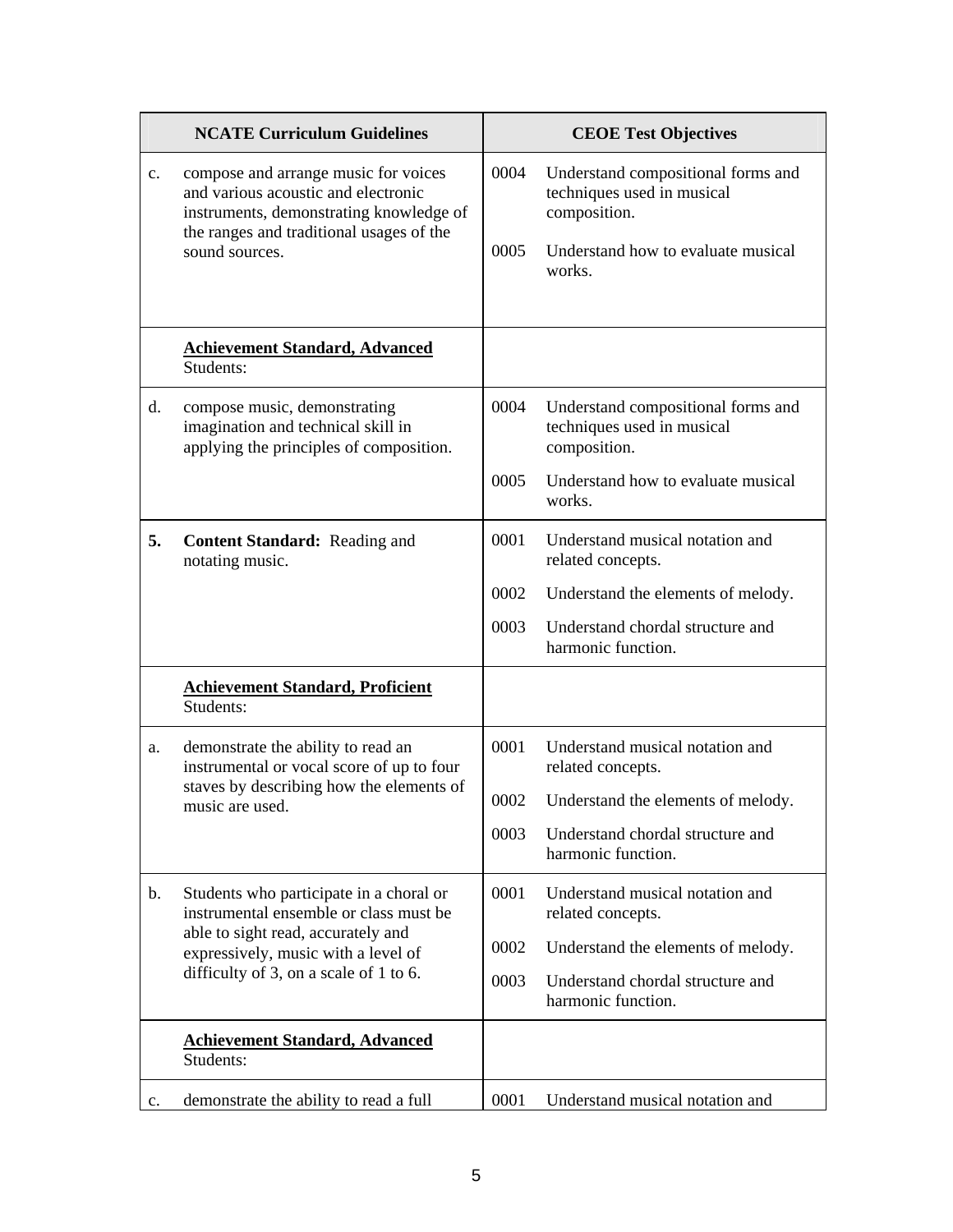|    | <b>NCATE Curriculum Guidelines</b>                                                          |      | <b>CEOE Test Objectives</b>                                                           |
|----|---------------------------------------------------------------------------------------------|------|---------------------------------------------------------------------------------------|
|    | instrumental or vocal score by describing                                                   |      | related concepts.                                                                     |
|    | how the elements of music are used and<br>explaining all transpositions and clefs.          | 0002 | Understand the elements of melody.                                                    |
|    |                                                                                             | 0003 | Understand chordal structure and<br>harmonic function.                                |
|    |                                                                                             | 0004 | Understand compositional forms and<br>techniques used in musical<br>composition.      |
|    |                                                                                             | 0005 | Understand how to evaluate musical<br>works.                                          |
| d. | interpret nonstandard notation symbols<br>used by some 20 <sup>th</sup> -century composers. | 0001 | Understand musical notation and<br>related concepts.                                  |
|    |                                                                                             | 0002 | Understand the elements of melody.                                                    |
|    |                                                                                             | 0003 | Understand chordal structure and<br>harmonic function.                                |
|    |                                                                                             | 0004 | Understand compositional forms and<br>techniques used in musical<br>composition.      |
|    |                                                                                             | 0005 | Understand how to evaluate musical<br>works.                                          |
| e. | Students who participate in a choral or<br>instrumental ensemble or class must be           | 0001 | Understand musical notation and<br>related concepts.                                  |
|    | able to sight read, accurately and<br>expressively, music with a level of                   | 0002 | Understand the elements of melody.                                                    |
|    | difficulty of 4, on a scale of 1 to 6.                                                      | 0003 | Understand chordal structure and<br>harmonic function.                                |
|    |                                                                                             | 0004 | Understand compositional forms and<br>techniques used in musical<br>composition.      |
|    |                                                                                             | 0005 | Understand how to evaluate musical<br>works.                                          |
| 6. | Content Standard: Listening to,<br>analyzing, and describing music.                         | 0011 | Understand the historical or cultural<br>context of a work in a musical<br>recording. |
|    |                                                                                             | 0012 | Understand the elements of melody                                                     |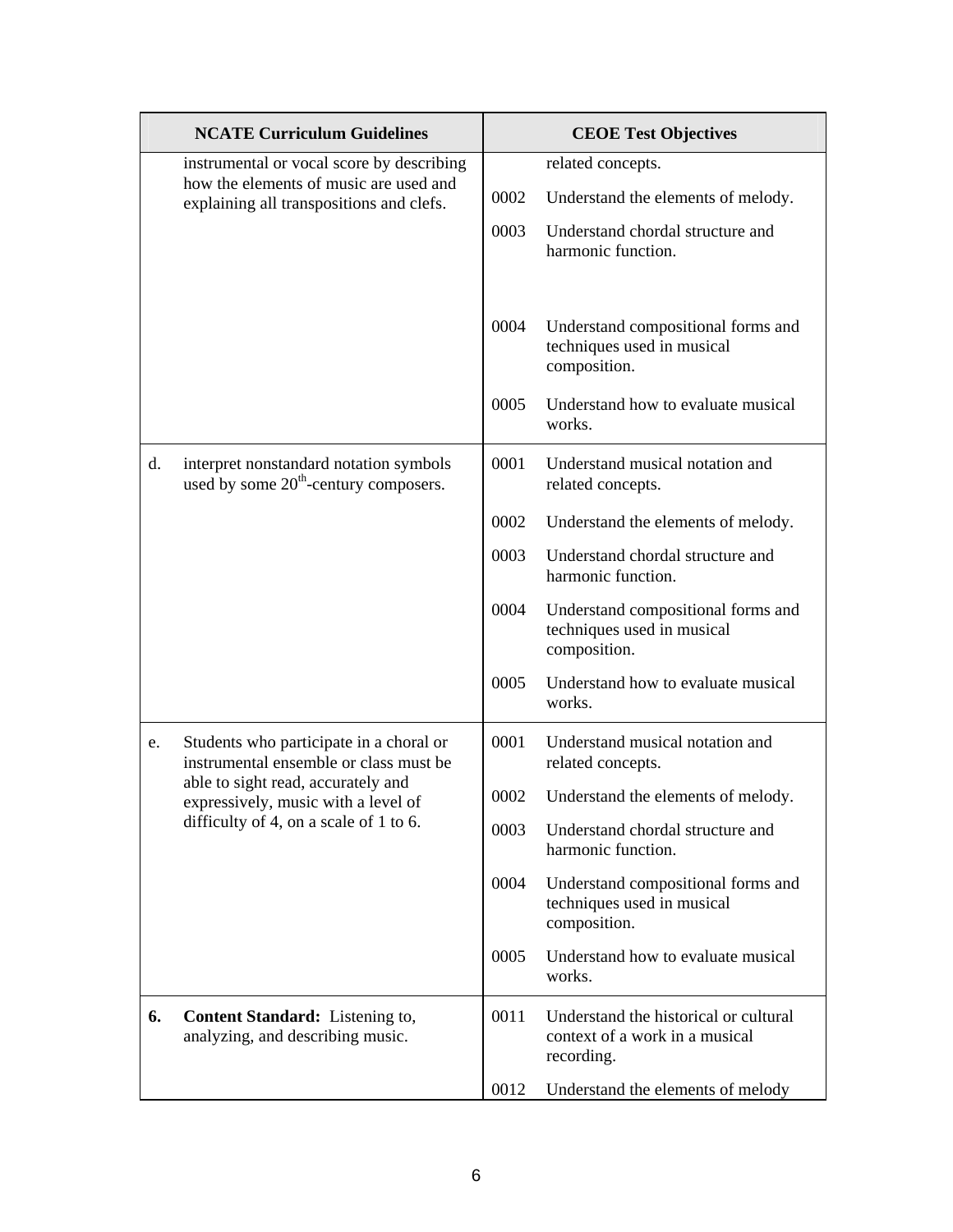|    | <b>NCATE Curriculum Guidelines</b>                                                                                                                                    |      | <b>CEOE Test Objectives</b>                                                           |
|----|-----------------------------------------------------------------------------------------------------------------------------------------------------------------------|------|---------------------------------------------------------------------------------------|
|    |                                                                                                                                                                       |      | and harmony in a musical recording.                                                   |
|    |                                                                                                                                                                       | 0013 | Understand the elements of rhythm,<br>tempo, and dynamics in a musical<br>recording.  |
|    |                                                                                                                                                                       | 0014 | Understand instrumental elements in a<br>musical recording.                           |
|    |                                                                                                                                                                       | 0015 | Understand pitch and rhythmic errors<br>in a musical recording.                       |
|    | <b>Achievement Standard, Proficient</b><br>Students:                                                                                                                  |      |                                                                                       |
| a. | analyze aural examples of a varied<br>repertoire of music, representing diverse<br>genres and cultures, by describing the<br>uses of elements of music and expressive | 0011 | Understand the historical or cultural<br>context of a work in a musical<br>recording. |
|    | devices.                                                                                                                                                              | 0012 | Understand the elements of melody<br>and harmony in a musical recording.              |
|    |                                                                                                                                                                       | 0013 | Understand the elements of rhythm,<br>tempo, and dynamics in a musical<br>recording.  |
|    |                                                                                                                                                                       | 0014 | Understand instrumental elements in a<br>musical recording.                           |
|    |                                                                                                                                                                       | 0015 | Understand pitch and rhythmic errors<br>in a musical recording.                       |
| b. | demonstrate extensive knowledge of the<br>technical vocabulary of music.                                                                                              | 0011 | Understand the historical or cultural<br>context of a work in a musical<br>recording. |
|    |                                                                                                                                                                       | 0012 | Understand the elements of melody<br>and harmony in a musical recording.              |
|    |                                                                                                                                                                       | 0013 | Understand the elements of rhythm,<br>tempo, and dynamics in a musical<br>recording.  |
|    |                                                                                                                                                                       | 0014 | Understand instrumental elements in a<br>musical recording.                           |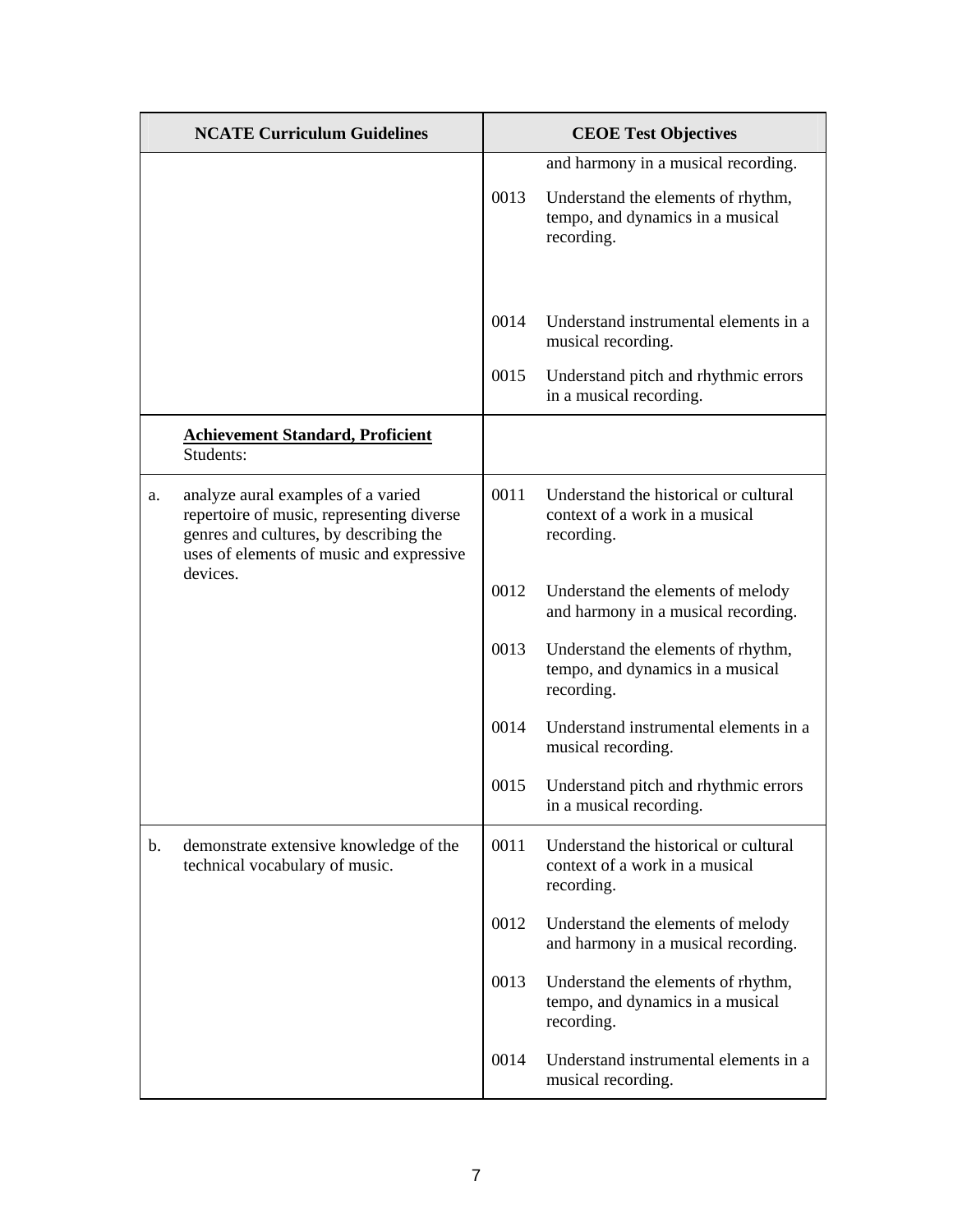| <b>NCATE Curriculum Guidelines</b>                                                                                                           |      | <b>CEOE Test Objectives</b>                                                           |
|----------------------------------------------------------------------------------------------------------------------------------------------|------|---------------------------------------------------------------------------------------|
|                                                                                                                                              | 0015 | Understand pitch and rhythmic errors<br>in a musical recording.                       |
| identify and explain compositional<br>$c_{\cdot}$<br>devices and techniques used to provide<br>unity and variety and tension and release     | 0011 | Understand the historical or cultural<br>context of a work in a musical<br>recording. |
| in a musical work and give examples of<br>other works that make similar uses of<br>these devices and techniques.                             | 0012 | Understand the elements of melody<br>and harmony in a musical recording.              |
|                                                                                                                                              | 0013 | Understand the elements of rhythm,<br>tempo, and dynamics in a musical<br>recording.  |
|                                                                                                                                              | 0014 | Understand instrumental elements in a<br>musical recording.                           |
|                                                                                                                                              | 0015 | Understand pitch and rhythmic errors<br>in a musical recording.                       |
| <b>Achievement Standard, Advanced</b><br>Students:                                                                                           |      |                                                                                       |
| d.<br>demonstrate the ability to perceive and<br>remember music events by describing in                                                      | 0005 | Understand how to evaluate musical<br>works.                                          |
| detail significant events (e.g., fugal<br>entrances, chromatic modulations,<br>developmental devices) occurring in a<br>given aural example. | 0011 | Understand the historical or cultural<br>context of a work in a musical<br>recording. |
|                                                                                                                                              | 0012 | Understand the elements of melody<br>and harmony in a musical recording.              |
|                                                                                                                                              | 0013 | Understand the elements of rhythm,<br>tempo, and dynamics in a musical<br>recording.  |
|                                                                                                                                              | 0014 | Understand instrumental elements in a<br>musical recording.                           |
|                                                                                                                                              | 0015 | Understand pitch and rhythmic errors<br>in a musical recording.                       |
| compare ways in which musical materials<br>e.                                                                                                | 0005 | Understand how to evaluate musical                                                    |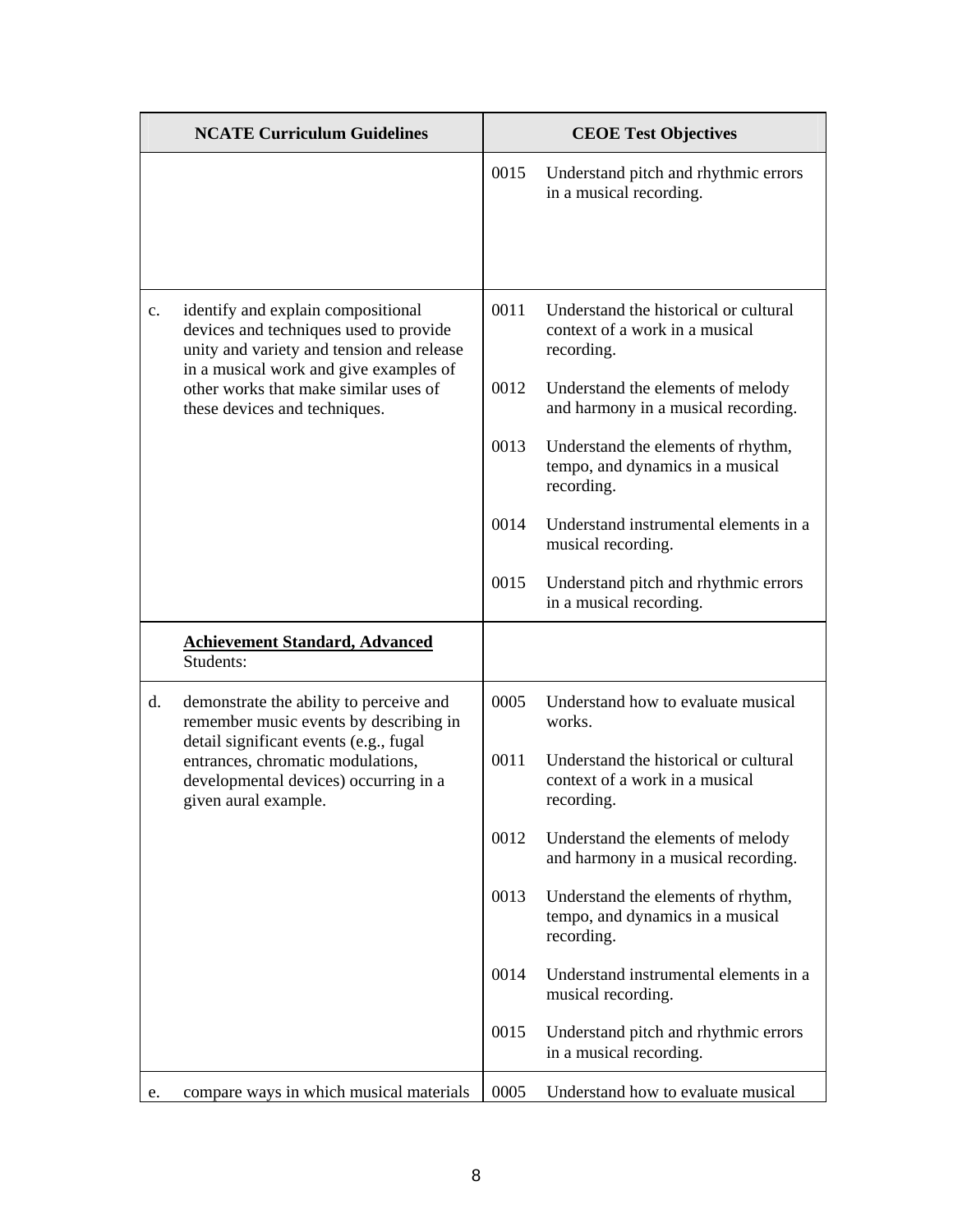|    | <b>NCATE Curriculum Guidelines</b>                                                                                         |      | <b>CEOE Test Objectives</b>                                                                     |
|----|----------------------------------------------------------------------------------------------------------------------------|------|-------------------------------------------------------------------------------------------------|
|    | are used in a given example relative to<br>ways in which they are used in other<br>works of the same genre or style.       | 0011 | works.<br>Understand the historical or cultural<br>context of a work in a musical<br>recording. |
|    |                                                                                                                            | 0012 | Understand the elements of melody<br>and harmony in a musical recording.                        |
|    |                                                                                                                            | 0013 | Understand the elements of rhythm,<br>tempo, and dynamics in a musical<br>recording.            |
|    |                                                                                                                            | 0014 | Understand instrumental elements in a<br>musical recording.                                     |
|    |                                                                                                                            | 0015 | Understand pitch and rhythmic errors<br>in a musical recording.                                 |
| f. | analyze and describe uses of the elements<br>of music in a given work that make it<br>unique, interesting, and expressive. | 0005 | Understand how to evaluate musical<br>works.                                                    |
| 7. | <b>Content Standard:</b> Evaluating music<br>and music performances.                                                       | 0004 | Understand compositional forms and<br>techniques used in musical<br>composition.                |
|    |                                                                                                                            | 0005 | Understand how to evaluate musical<br>works.                                                    |
|    | <b>Achievement Standard, Proficient</b><br>Students:                                                                       |      |                                                                                                 |
| a. | evolve specific criteria for making<br>informed, critical evaluations of the<br>quality and effectiveness of performances, | 0004 | Understand compositional forms and<br>techniques used in musical<br>composition.                |
|    | compositions, arrangements, and<br>improvisations and apply the criteria in<br>their personal participation in music.      | 0005 | Understand how to evaluate musical<br>works.                                                    |
| b. | evaluate a performance, composition,<br>arrangements, or improvisation by<br>comparing it to similar or exemplary          | 0004 | Understand compositional forms and<br>techniques used in musical<br>composition.                |
|    | models.                                                                                                                    | 0005 | Understand how to evaluate musical<br>works.                                                    |
|    | <b>Achievement Standard, Advanced</b><br>Students:                                                                         |      |                                                                                                 |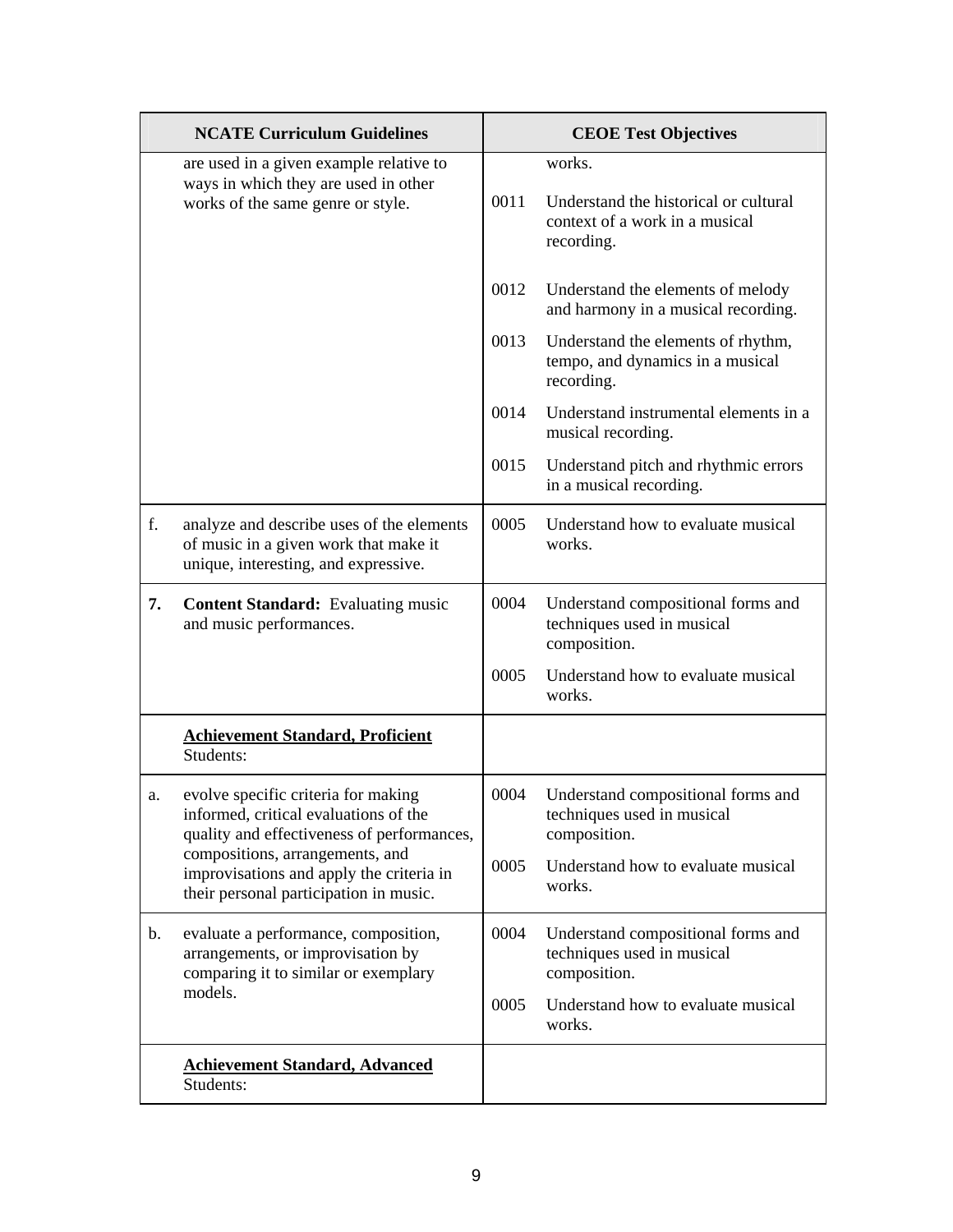|                | <b>NCATE Curriculum Guidelines</b>                                                                                                                                                                                                                                                                                                                                                                                                                                   |      | <b>CEOE Test Objectives</b>                                                               |
|----------------|----------------------------------------------------------------------------------------------------------------------------------------------------------------------------------------------------------------------------------------------------------------------------------------------------------------------------------------------------------------------------------------------------------------------------------------------------------------------|------|-------------------------------------------------------------------------------------------|
| c.             | evaluate a given musical work in terms of<br>its aesthetic qualities and explain the<br>musical means it uses to evoke feelings<br>and emotions.                                                                                                                                                                                                                                                                                                                     | 0004 | Understand compositional forms and<br>techniques used in musical<br>composition.          |
|                |                                                                                                                                                                                                                                                                                                                                                                                                                                                                      | 0005 | Understand how to evaluate musical<br>works.                                              |
| 8.             | <b>Content Standard:</b> Understanding<br>relationships between music, the other                                                                                                                                                                                                                                                                                                                                                                                     | 0020 | Understand how music relates to<br>culture and to other art forms.                        |
|                | arts, and disciplines outside the arts.                                                                                                                                                                                                                                                                                                                                                                                                                              | 0021 | Understand the relationships between<br>music and other disciplines in the<br>curriculum. |
|                | <b>Achievement Standard, Proficient</b><br>Students:                                                                                                                                                                                                                                                                                                                                                                                                                 |      |                                                                                           |
| a.             | explain how elements, artistic processes<br>(such as imagination or craftsmanship),<br>and organizational principles (such as<br>unity and variety or repetition and<br>contrast) are used in similar and<br>distinctive ways in the various arts and<br>cite examples.                                                                                                                                                                                              | 0020 | Understand how music relates to<br>culture and to other art forms.                        |
| $\mathbf b$ .  | compare characteristics of two or more<br>arts within a particular historical period or<br>style and cite examples from various<br>cultures.                                                                                                                                                                                                                                                                                                                         | 0020 | Understand how music relates to<br>culture and to other art forms.                        |
| $\mathbf{c}$ . | explain ways in which the principles and<br>subject matter of various disciplines<br>outside the arts are interrelated with those<br>of music (e.g., language arts: compare the<br>ability of music and literature to convey<br>images, feelings, and meanings; physics:<br>describe the physical basis of tone<br>production in string, wind, percussion,<br>and electronic instruments and the human<br>voice and of the transmission and<br>perception of sound). | 0021 | Understand the relationships between<br>music and other disciplines in the<br>curriculum. |
|                | <b>Achievement Standard, Advanced</b><br>Students:                                                                                                                                                                                                                                                                                                                                                                                                                   |      |                                                                                           |
| d.             | compare the uses of characteristic<br>elements, artistic processes, and                                                                                                                                                                                                                                                                                                                                                                                              | 0019 | Understand functions and purposes of<br>music and various approaches to music             |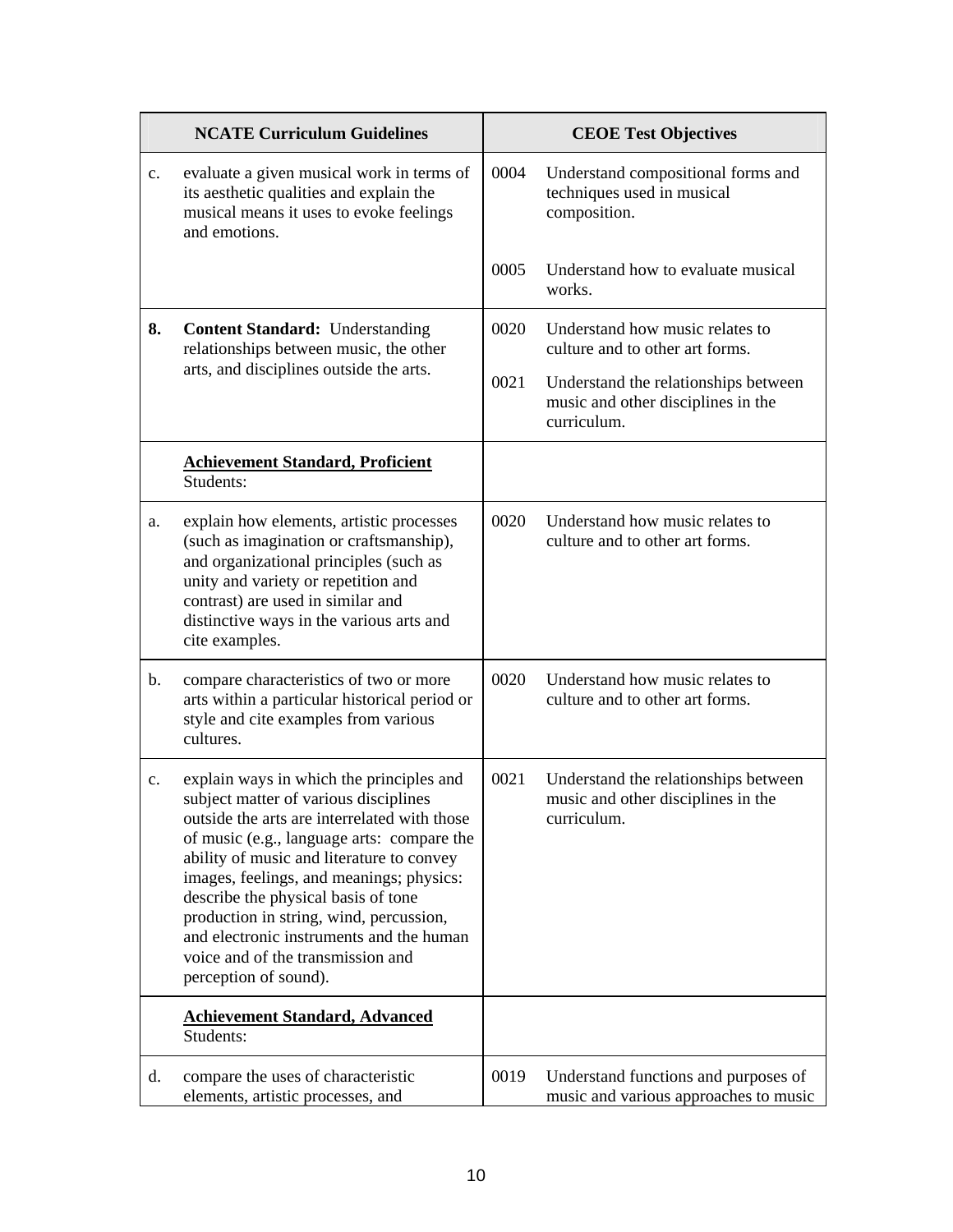|    | <b>NCATE Curriculum Guidelines</b>                                                                                                                                                                                                                                                                                                                                                                     |      | <b>CEOE Test Objectives</b>                                                                 |
|----|--------------------------------------------------------------------------------------------------------------------------------------------------------------------------------------------------------------------------------------------------------------------------------------------------------------------------------------------------------------------------------------------------------|------|---------------------------------------------------------------------------------------------|
|    | organizational principles among the arts<br>in different historical periods and<br>different cultures.                                                                                                                                                                                                                                                                                                 |      | education.                                                                                  |
|    |                                                                                                                                                                                                                                                                                                                                                                                                        | 0020 | Understand how music relates to<br>culture and to other art forms.                          |
| e. | explain how the roles of creators,<br>performers, and others involved in the<br>production and presentation of the arts are<br>similar to and different from one another<br>in the various arts (e.g., creators:<br>painters, composers, choreographers,<br>playwrights; performers: intrumentalists,<br>singers, dancers, actors; others:<br>conductors, costumers, directors, lighting<br>designers. | 0019 | Understand functions and purposes of<br>music and various approaches to music<br>education. |
| 9. | <b>Content Standard:</b> Understanding<br>music in relation to history and culture.                                                                                                                                                                                                                                                                                                                    | 0020 | Understand how music relates to<br>culture and to other art forms.                          |
|    | <b>Achievement Standard, Proficient</b><br>Students:                                                                                                                                                                                                                                                                                                                                                   |      |                                                                                             |
| a. | classify by genre or style and by historical<br>period or culture unfamiliar but<br>representative aural examples of music<br>and explain the reasoning behind their                                                                                                                                                                                                                                   | 0011 | Understand the historical or cultural<br>context of a work in a musical<br>recording.       |
|    | classifications.                                                                                                                                                                                                                                                                                                                                                                                       | 0020 | Understand how music relates to<br>culture and to other art forms.                          |
| b. | identify sources of American music<br>genres (e.g., swing, Broadway musical,<br>blues), trace the evolution of those genres,<br>and cite well-known musicians associated<br>with them.                                                                                                                                                                                                                 | 0017 | Understand music from the Americas.                                                         |
| c. | identify various roles (e.g., entertainer,<br>teacher, transmitter of cultural tradition)<br>that musicians perform, cite representative<br>individuals who have functioned in each<br>role, and describe their activities and                                                                                                                                                                         | 0019 | Understand functions and purposes of<br>music and various approaches to music<br>education. |